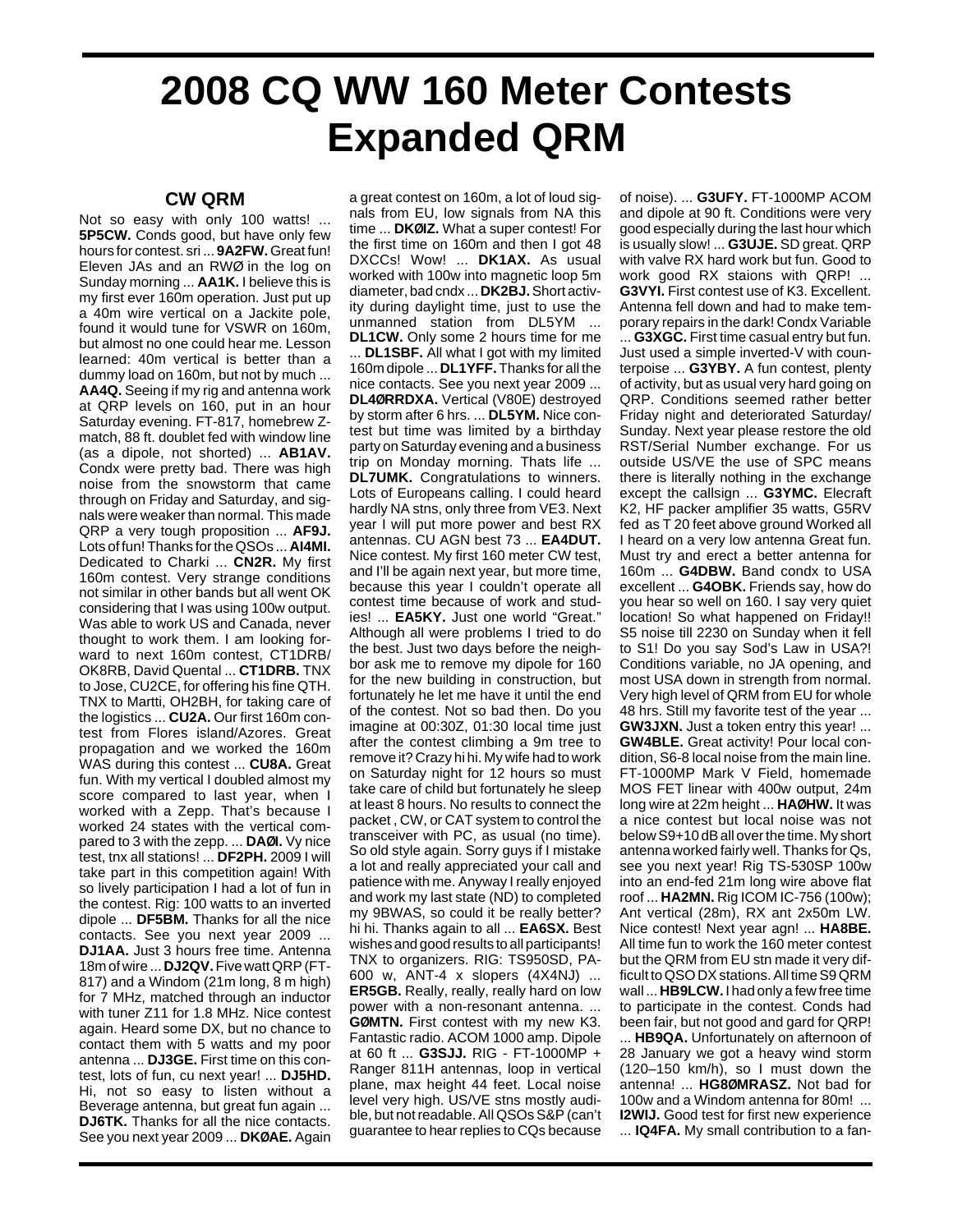tastic CQ WW 160. ... **IZ7AUH.** We would like to be thankful to all stations who pulled out my signal. See you in the next contest! ... **JAØZRY.** Tnx for the nice contest. ... **JA7MJ.** Entry on single-op low power. The condition was almost same as the last year. The first day I could QSO with W8JI (Georgia) . And I QSO with 3W3W, HG8DX. But we had very heavy local power supply nose on 160m band. I was using MV (micro vert) antenna which is only 3.6m long. It was very good. This small MV antenna has same performance as a full size dipole antenna!! And I used two types tranceiver, FT-1000D and Elecraft K2! Narrow band blocking with the K2 was the excellent! I like this contest very much because I can QSO with many famous Top bander OM all over the world ... **JE1SPY.** Band condx for USA was not good. ... **JE1TSD.** 1 kW plus three 25m base-loaded verticals, two of which are phased, plus Beverages (EU and NA). Estimated radiated power only 300w. I will try top-loading next year. Anyway it was the most enjoyable weekend since I began Top band a few years ago ... **JH3PRR.** Great contest.... **JH4UYB.** FB test ... **JR3NZC.** Inverted L seems to get out OK but doesn't hear so well, but condx were good enough this time to actually hear ... **KØOU.** I actually heard a European! ... **KØSRL.** The band conditions here were just SUPER. Would have liked to spend more time but family obligations and church commitments made this a short one. Friday night I knew band conditons were good when EF8M was CQing in my face. Please understand I don't have a receive antenna other than my 80mtr dipole and 40mtr beam. Still no Beverage in any direction. But for me the band was as quiet as I have ever heard from this location. Good old high pressure front over us and a storm to the east and one out at sea to the west. Work the largest number of EU ever for me on 160mtrs. Won't bore you with calls but worked all I could hear. Thanks to all the GMCC'ers I worked. If you worked me you know who you are – hi. Too lazy to go thru the log plus in-between obligations right now. Had fun running the amp and no phone calls whatsoever. See you in the next one if time. Plus to all the JAs that called, just couldn't get the calls between QRM and QSB. Sorry. Next time maybe ... **KØUK.** The 2008 CQ World Wide 160 Meter Contest started with the discovery of S5 power line noise on the S and SE (150 degree) Beverages. Fortunately, the noise was not particularly audible in any of the other directions. The phased array continues to improve, but I'm not ready to start rolling up my Beverages. Besides, one can never have too many receive antennas (switching and searching not

withstanding) ... **K1LT.** Worked 4O3A and LX7I for DXCC #148 and 149 on Top band

... **K2FL.** Lots of fun. Addition of some buried radials helped my marginal 160 meter antenna system. Wish I could spend more time in contest ... **K2TV.** After such a dearth of QSOs from DU9/NØNM, this contest has come alive in EPA. Amazing what 7 hours can produce – 100K! ... **K3QF.** I worked my first European station this year on 160m with 5 watts QRP ... **K3TW.** A thoroughly enjoyable contest for sure! ... **K4OD.** Lots of fun. Had to QRT each evening when the XYL hit the sack cause I was setting off the fire alarm – hi ... **K4UEE.** Bands were in great shape, noise levels down from recent days, and lots of ops working. Limited effort due to other obligations but enjoyed every minute. Thanks to all for the QSOs, especially the DX ops who showed patience in making the QSO happen ... **K4XD.** Marvelous conditions on Friday night/Saturday morning ... **K4XU.** Worked more than double the number of Europeans and JAs as ever before. ... **K5RX.** Great conditions! ... **K5ZD.** Great working Japan with 5 watts ... **K7II.** Station IC-7000, ALS-500M @ 300 watts, Antenna Hustler 4BTV w/110 foot wire on top. Bent L! Hey, whatever works, right? ... **K7JJ.** Good conditions both nights, lots of stations and QRM. Always a thrill to pick up new DX on 160 meter band ... **K7QBO.** Great conditIons. I worked many new ones. Amazingly, I never heard a SD station, so missed that multiplier, but got the rest, all but DC and the rare VE Provinces. Put in about 18 hours. Noticed many stations replied way off frequency. In a well attended contest like this one, many use very tight filters, a word to the wise ... **K7RE.** Absolutely Incredible Conditions! I forgot about the contest until Saturday Morning. Worked just under 100 Q's and went off to do other things. Was still hearing stations 2 hours after Sunrise. Checked the band for locals around 2 PM and found weak but workable signals all the way to the East Coast / Caribbean! Once the sun set, the band was like 20 meters! I completed 160M WAC in 3 hours! This was a weekend for the record books. A personal best on 160M in a contest! The only state I missed was North Dakota. Brings back memories of SS... ... **K7XC.** Didn't get the radials out this year, but still some fun ... **K8IR.** To our best recollection, DX conditions were noticeably better than in past CQ WW 160M CW contests. Noise levels were down considerably and signals from EU, SA, and Japan were quite strong. It was fun running DX from the other end of the pile-ups for a change. It was frustrating, though, that a few DX stations that we heard so loud on our Beverages could not hear us until later into the night. Hopefully, it was because we had better ears, but who knows? Maybe we were puny, hi. It was certainly a lot of fun for our crew of seven ops. Also,

thanks to everyone for all the K8KS cluster spots ... **K8KS.** I opted for relaxed versus serious this year. This one brings the DX out in force! ... **K8MN.** Low power but my inverted L at 110 ft. seemed to work FB, made a shielded loop during daylight on Saturday. It sure made the sig to noise much better. Put it up in a light snow storm, hi. As my old Elmer used to say, "They work better that way" ... **K8OT.** This was my first CQ160. Friday the band was really noisy and crowded. I enjoyed it more on Saturday night, more DX since the band wasn't so noisy ... **K8SM.** All 3 or 5 times in succession? You can't hear the DX! Why do so many operators send not only their call but the complete exchange before being sure they made the contact? ... **K8VUS.** Enjoyed the contest even though RX antennas were down due to storms ... **K9FO.** Inductor roller came off track but kept on going! Good contest! ... **K9WWT.** Having fun ... **K9XJ.** S9 noise the whole time ... **K9ZO.** Wasn't on long, but was amazed by the activity. Serious attempt next time! ... **K9ZU.** First 160M CW contest for me. Had a great time ... **KB1ODO.** On the AZ/CA border with a balloon vertical over 32 radials. Improved my previous score from this location in the desert by 25K points. ... **KB7Q.** Tnx everyone for wonderful time ... **KB9YGD.** Our best outing yet despite loss of ORION II and ability to point and shoot on Saturday morning. Most pleasant surprise was a Saturday evening call from VQ9.Thanks to late Sunday call from W3DQ in DC. Missed only WY in lower 48 states. 50 DXCC entities was new station record. Looking forward to 2009 ... **KC4D.** Thanks to John Evans, N3HBX, for letting me use his station. I only destroyed one amplifier. I worked not one but TWO JAs, the two first for me on 160. Thanks for the QSOs ... **KD4D.** My Gruman Canoe makes a good 160 meter antenna ... **KD7GIM.** My first and sure was fun. Will do it again next year ... **KIØJ.** CT3 sounded like a local, S8 for about 15 mins ... **KIØZ.** Cold, windy, and rainy, great contesting weather by a warm radio on Top band with a hot toddy. Contesting at its best ... **KN4Y.** Thanks to all who heard my QRP signal from the Valor whip! ... **KQ6Q.** Only operated 10 hours, but had a fantastic time. Condx were great! ... **KR2Q.** Now it ain't every contest you can turn on the rig and your dial is right on Delaware for the first QSO of the contest! Tnx AA1K! ... **KS7T.** One of the best propagations I can remember on 160 ... **KU1CW.** Sierra Wilderness Radio running 4 watts into random wire ... **KW4JS.**This time I decided to get up early rather than staying up late, and enjoyed the "quiet hour" at 4 AM local and managed to get some new mults to hear my QRP signal. Thanks for your patience! ... **KX7L.** Many thanks to Tom, K5RC, for allowing me to pilot his superstation. It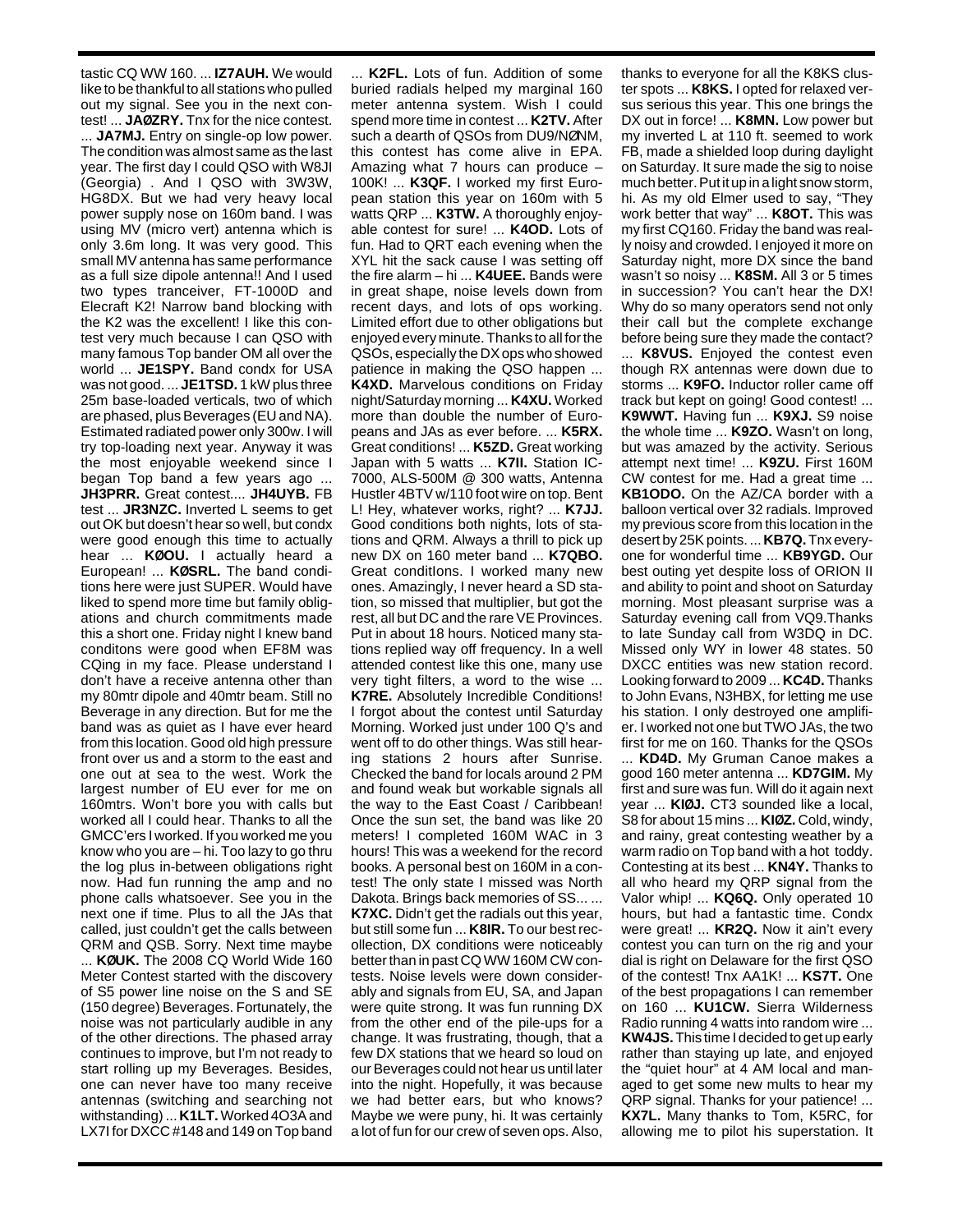was cold and snowing outside, but the band was HOT inside the shack! Terrific openings on Saturday to Europe and Asia ... **KY7M.** Really hard with 100W ... **LA1N.** Lost nearly 24 hrs of contest due to antenna failure Conditions good, mni stations on band ... **LA2AB.** Thanks for the fun! My best results in this contest ever. I only hope all other participants in my class played by the rules and stayed away from the internet and cluster. It is hard to belive that some stations in SO class from Europe have worked almost as many countries as the best Muti-Single stations! How do they do this? Use of cluster and internet should be forbidden, also for Multi stations! It destroys our hobby. Use your own ears, please! Let others play computer games. This is why we need WRTC!

... **LN8W.** First try with the Helikite antenna. Will be better prepared next time. ... **MØAAA.** My best effort EVER. Superb DX conditions to the Mid/Far West USA first night ... **M2D.** Put up a low inverted-L especially for this contest. Lots of activity from EU during the day and night. The US clearly audible in the wee hours. Some really clicky dirty signals from the EU, a great way of ensuring you have a clear frequency at everyone else's expense. Enjoyed the contest, thanks to everyone who worked me ... **MM3T.** Had two goals for this contest. Complete Top band WAS and complete 300 Qs. Got them both ... **NØTK.** Fine contest. Good participation. Lots of DX ... **N1ZZ.** I am sorry I bothered with packet; there is plenty of time to tune with a second VFO and I can't bust those packet pile-ups with low power anyway. ... **N2BA.** Worked contest with a 24 ft. stealth vertical! ... **N2FT.** The band was abnormally quiet both Friday and Saturday nights Operating was delightful. But, even with this, still no KL7 for my #50 for 160 WAS! ... **N2FY.** All contacts were made with an indoor antenna using 50 watts ... **N2MH.** Excellent conditions and lots of activity ... **N2WK.** Great contest as always ... **N2WM.** Had to be with my mom for her surgery (which went problem-free!) so missed most of Saturday night. Glad to see everyone and have to say the conditions were AMAZING. EU and the West Coast at the same time. It's been a good season on the Top band! ... **N2WN.** Got on to pass out some contacts and had a ball ... **N3RN.** Worked from W4DR's place (FT1000D + 4-square). Would like to thank Bob, W4DR, for letting me enjoy his excellent 160m setup 4-square antenna did really good job ... **N3UA.** Very good conditions to Europe: a few EU stations could be heard in most after-dark hours. I made 55 Qs in 25 EU countries. Worked CE, HK, and P4 in SA; often few SA stations in this contest. Worked 50 VE stations, more than ever before in 8 years doing this contest, but in only 5 provinces, vs 8 in each of the previous 3 years. Most

of the VEs were ON and QC. In the contiguous 48 states, missed only NE, WY, MT, SD, ND, no problem. I did well in multipliers and QSO points this year, but only my 3rd highest QSO total. Got 3 points/QSO average because of all the EU QSOs. A meaningless pattern has emerged: I did well in '04, '06, and '08, but only fair in '03, '05, and '07, typically getting several hundred fewer QSO points and ten or so fewer multipliers in the oddnumbered years ... **N3UM.** Lots of fun! ... **N3XZ.** Lots of fun ... **N4JF.** Strange condx but good strange. Have never heard 160m this good both nights of the contest. Most 10 pointers ever for me with 66 first night and 103 second night. This was truly a lot of fun and no QRN ... **N4PN.** Nice European opening Friday evening ... **N4PSE.** Wow! Most DX I have ever worked on 160 in a contest! ... **N5AW.**This was a bit more fun that the ARRL 160, as conditions were much quieter this time. Possibly due to the rain over this weekend. In spite of conditions, I just managed a new personal best by a slim 344 points. This beats my 2005 score and raises the bar by a little bit. I had hoped to at least equal my previous best, but there were so many stations missing that I have worked in the past. Also, while relatively quiet, conditions still weren't that great. Never heard Alaska or anything in the Caribbean. The highlight for me was breaking a pile-up on RWØCWA and getting the QSO with my 5w. Got him on my third call. Almost makes up for missing KL7. Thanks for all the QSOs ... **N6WG.** Hope to be back with a better antenna next year ... **N7VS.** Lots of fun ... **N8HP.** Biggest thrill was DX stations hearing me after calling for a long time ... **N8XA.** Missed that elusive ND again ... **N9AUG.** Another fun contest. Heard lots of EU Saturday night. I could not believe how strong they were. I rarely am able to even hear a peep out of EU at my antenna challenged station! I heard Friday night was even better. I did find KH6LC about 30 minutes after getting on and was able to work him pretty quickly. It always amazes me how well those guys can hear a weak low-power signal like mine. Never did find any signals resembling a KL7 anywhere. But still had fun working new calls, some to the West Coast well after my sunrise ... **N9TF.** Conditions were excellent here. Although I don't have a proper 160 mtr antenna, I was able to make a few of the local big guns hear me with 50 watts and my 80/40 dipole. Gotta get me one of those bird feeder antennas! (local joke) Operated about half an hour each evening. Mostly listening ... **ND4V.** Work took away many of the best hours of operating this time around. I gave Mississippi to all that I could. See you next time! ... **NI5F.** Elecraft K2 at 5W and Carolina Windom 160 at 65 ft. ... **NK8Q.** Conditions

good, activity level high. First time using SD logging; worked well ... **NN7A.** Hooked two ladder-line-fed doublets to my tuner in hopes of broader coverage and better SWR. Too noisy, so went back to a single long doublet fed with ladder line. Heard many more stations than I was able to contact. Still, a lot of fun! ... **NO2D.** Super condx for the paramount 160M contest! ... **NR4M.** Fun contest with good operators. Had much difficulty working DX stations with my 160 meter horiz. Delta loop antenna, I could hear them OK, but they could not copy me. Equals need an amp! ... **NS2X.** Operation from K3IXD QTH. Best conditions that I have heard on 160m. It was a shame that I was only able to operate Friday night ... **NU4SC.**First time WAS in this contest. Looking foward to next year

... **NZ9R.** Heard many more mults, but we are still too weak to work them all. More than 1100 QSOs were fun anyhow, but only 47 W/VE shows our weakness on 160m DX ... **OE2S.** Thanks for another contest! Our 160m setup is not match to some others but we had fun! ... **OH4A.** Conditions were good. We got many more North American multipliers than before. Many UA9, few JA and Africa in log. VK or SA was not heard. Band was very busy, but sometimes we manage to find CQ frequency. In the beginning we did more search & pouncing that produced quite many multipliers. Ham shack temperature was around 27 degrees C most of weekend, but sauna was hotter. Congrats to other OH stations for great scores. We need to do some more practice and antenna work to make race tighter. It was very nice weekend and we almost doubled our club record ... **OH4AB.** Nice contest with good opening to NA. Very crowded JA band in the evening. Next to impossible to get a frequency there. Unfortunately had to stop on Sunday morning due to a family celebration. Cu all next year ... **OH5Z.** Thanks for the nice contest. Trx TS-430,100w G5RV ... **OK1KZ.** My best ever 160m contest, first time in the HP category. Excellent condx especially to the US, worked many new states. Tough test for RX in central EU with signals S9 +30 dB a few hundred Hz apart. Therefore I originally wanted to use the event to test and compare Orion II vs. FT-2000 and FT-950 but when condx were so good I decided to concentrate on the contest instead on comparisons. Murphy was present at the beginning when I lost the first half hour trying to fix PC keying problem and then had to get back to hand keying throughout the first night. Thanks to OK2RZ for letting me use his contest QTH at the "Ham Heaven Radio Ranch" near Ostrava. Antennas used 27m vertical against 450 radials, inverted-V at 36m, and 300m Beverages in 8 directions ... **OLØA.** Very hard for me. Much QRM local ... **OL4M.** Good propagation for QRP sta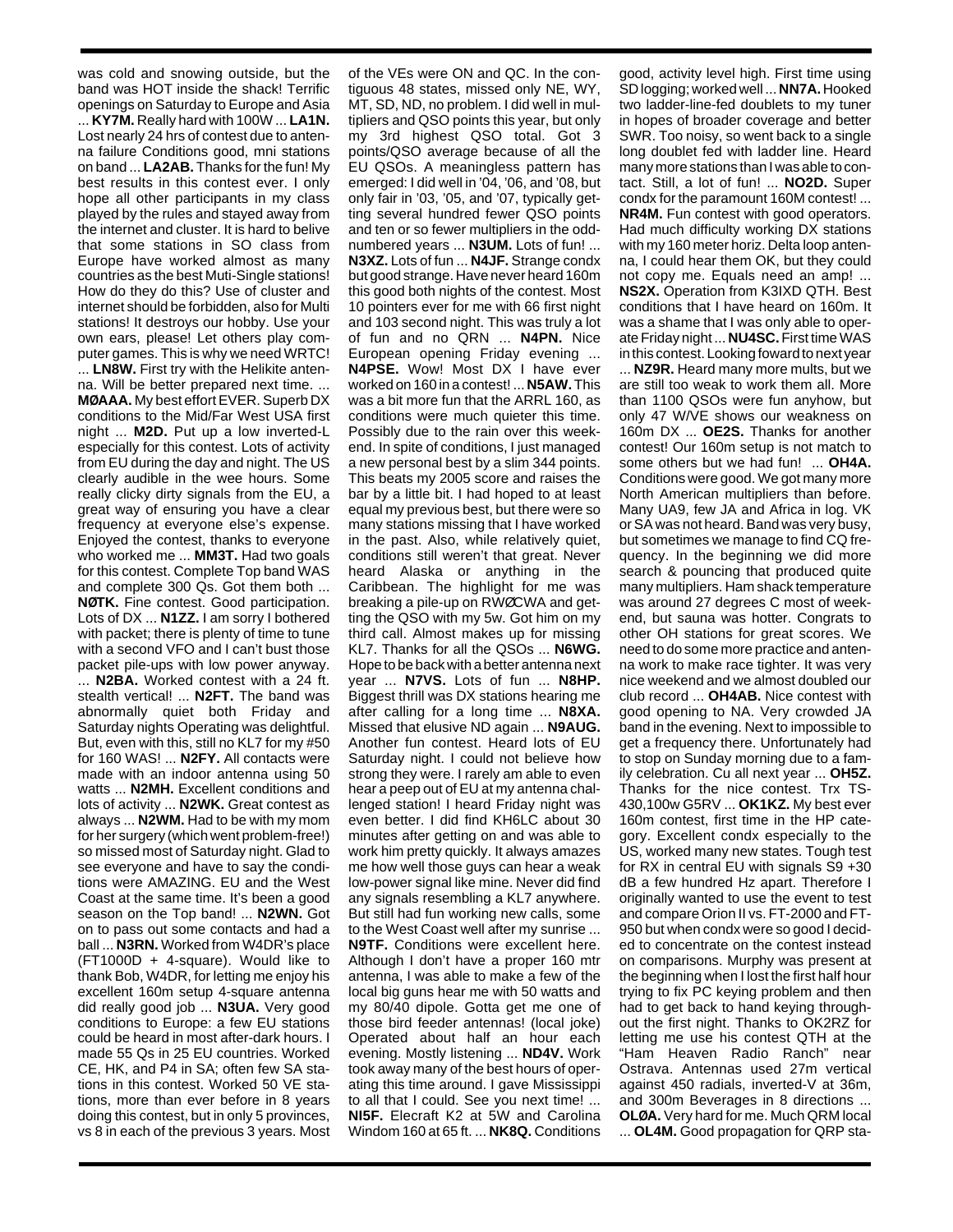tions. But neighbors' plasma TV generated very big QRM. Thank you for fantastic contest ... **OL4W.** Tnx for UFB contest. VY 73! ... **OMØTT.** I had to stop the contest three and half hours early because of hurricane which stopped the supply of the electrical energy ... **OM3OM.** Less than 10 hours of operating, mostly search and pounce. I wished I could have taken part in the contest for a score ... **ON4UN.** Condx were a disaster, on Sunday it was a bit better ... **PAØFAW.** Station is TS-530S (100W HF), antenna is longwire ... **PAØFEI.** Good to see the band come to life with this contest. However W/VE stations should realize that 1800 to 1810 in many EU countries is not allotted to the amateur service. Heard VY2ZM calling CQ with strong signals, leading to many stations calling him out of band. This is bad and could lead to tickets. Several US stations heard were not workable from my simple station setup because only the 80m dipole was in functional state at this time. ... **PAØMIR.** We were using the location of our club PI4ZI, an industrial area in Hengelo in eastern part of Netherlands. There are a lot off factories very close to us so almost no space to put up 160m antennas. Just before the contest we set up a Beverage in direction off Japan. This worked very well also for UA9's. Signals from stateside could be better, but overall we had great fun and were happy with the results ... **PA1TT.** Nice condx first night. Lost our PA in the second night so score stalled. Cul next year ... **PC5M.**Glad to join the 160m fun with QRP. Ant too short and too low for good QRP signals, but operators on the other side really did a good job picking up my signals ... **PG2AA.** We finally made some serious improvements of our radials below the 42m vertical and all hard work turned out to be a success. For the first time in years the vertical showed to be in good shape and a very good addition to the dipole. The hours on Friday were also well spent on repairing our Beverages. Although limited in length 3 of them worked very well. We still do not understand why the VE/W Beverage did simply not work as expected. We had fun and satisfied with the result. The band looked like 40 SSB in CQ WW SSB contest. Overcrowded but that is part of the fun (yes, frustration and unbelief can be fun!) Cu in the next contest ... **PI4COM.** Thank you for fb contest! ... **RA3BQ.** Very good contest! ... **RA3UAG.** It's last contest for fb operator Alex, UA1ARX. 29.02.08 SK. He was 34 years old ... **RU1A.** Sorry, big local QRM on the Top band. Many thanks for the con-

test ... **RV4LC.** That was a Field Day effort with portable TX antenna. Location was extremely low noise but the weather was terrible! Next year will try once more! ... **RV6LFE.** On away to mountain QTH my car stopped in snow. I walked to location.

I got there with new FT-2000D and "fat" user manual. Rig did not switch linear on, there was no time to study manual, so I changed it with my FT-1000MP and I finished first night with 300 QSOs. During the day I changed to FT-2000D and N1MM log and next night was much better. Nice rig. So I finished after 16 hours with 750 QSOs. Better next time! **... S5ØR.** Many technical problems first night, so I operated low power. Next day it was better ... **S51NZ.** The TS-440S broken after 6 hours. It seemed the conditions and activity were great ... **S57C.** After the contest I received mail from 3A/ON5NT who tells me that he made only one contact on 160 and that was me! ... **S57DX.** This contest is a good chance for QRP stations to see the features of the 160m band ... **SM5CJW.** The truth is: "You can't have too many antennas" ... **SP5WA.** Good propagation only for Europe ... **SP9W.** Just giving some extra points to friends in the middle of the afternoon! ... **SV5DKL.** My first time in the contest and a great learning experience. Many fine signals on the band, but I had great trouble being heard even by the strongest stations. I heard many JA stations, but they never heard me calling. K1TTT picked me up on the first call though. He must have a Beverage pointed to TF! It is painfully clear that my reception far outperforms my TX signal. I plan to build new TX antennas closer to the sea. My TX antenna is 500 meters inland situated in a valley so it is shielded by mountains in several directions. I have a very quiet location and I can hear extremely weak signals with perfect copy even though they are not workable. Sunday had a massive storm and my open-wire feeders kept shorting out so did not get back on until late afternoon again

... **TF4M.** Cool contest ... **UN7TS.** Tnx for nice contest ... **US1IV.** Good contest. Tks! GL! ... **UT7EN.** Thanks for the great contest again! At the end of the contest was great cndx to NA, but my PA had broken in two hours before the end of the contest, so last two hours I worked only on FT-1000D. See you all! ... **UU4JMG.** Great fun. I had a lot more time to operate this year but my the code speed was fast! ... **VA2LGQ.** Thanks for the Q's ... **VA3RKM.** Exceptional conditions on the first day of the contest. Many DX stations heard ... **VA7MM.** I need to leave VE2OJ MS station early, but as the band was wonderful, I wanted to continue having fun from home ... **VE2DWA.** Wind blew down folded inverted-L antenna a week before contest. Our best results yet for CQ contest. Seems central Canada took the weekend off. Sure missed MB & SK ... **VE2OJ.** First time entering the contest without the group, just having fun giving out contacts and thought I would send in the log any-

way. Hope everyone had fun and thanks for those who worked me ... **VE3BK.** Always a "fun excuse" to get on 160 and make some noise thanks to this contest! Not a serious effort on my part here, but the enjoyment level is at a high, nonethe less! Thanks for a grand time, as always!

... **VE3CUI.** Too much RF in temporary upstairs shack to run 100 watts so did QRP at 5 watts. Great conditions and am now a new fan of QRP! Working VP9I on one call was highlight ... **VE3FRX.** This is definitely a wet-noodle antenna entry. Anybody with VE3NCQ in the log certainly earned it. With line and balun losses, not much more than a watt or two actually radiated. I managed to work quite a few states though, and enjoyed every contact. I even got the paddles to work along with the contest keyer so it was nice to not rely on the computer for everything. Thanks to all the patient operators who tolerated the (sticky) manual keying. Even with an 80m dipole, Top band sure provided some rewarding surprises ... **VE3NCQ.** Very odd condx the first two nights. First night Beverages worked very well. Second night not much f/b on noise. Nearly missed some mults Sunday as clock off! Low 40 ft. dipole this time as main one taken down by errant snowmobile ... **VE3PN.** Excellent condx to EU but not much Caribbean activity. Not a big score but learned useful lessons including not to spend too much time S&P at expense of running. Family commitment during prime contest time cut into score. Condx quiet except for local noise late in test ... **VE3QAA.** Only 3 hours of operation. Next year try few more ... **VE6BF.** 160 sounded like 20 during the CQ WW DX contest! I hope I can get more time next year ... **VE6ZC.** Propagation was great. The first European station was heard at 01:40 GMT. Hope to improve TX ant next year ... **VK2CCC.** Outdoor portable station at hilltop of Lamma Island at +8 deg C using FT-450AT, 50AH car battery and 250m long-wire antenna ... **VR2ZQZ.** Wow! 160 sounded better at 2 PM local from PEI than it ever has from NC! Thanks to Jeff, K1ZM, for a fantastic experience! **VY2ZM.** Propagation was FANTASTIC. Even with my poor antenna the stations were there! ... **WØEB.** Especially quiet on Friday evening and thanks to the EU/AF ops who heard my 200w signal ... **WØETT.** First night had better propagation. ... **W0JLC.** Conditions to EU the last two hours were quite good, and we added an additional 20 ten pointers to bring the score within 10K of our 2007 effort. At the final bell, we had 31 fewer QSOs and 5 fewer 10 pointers compared to 2007, and about the same score as the past two years. No complaints, as we did the best we could and had a great time working together as a team ... **W2GD.** Every contact a multiplier. Fun, no stress! ... **W2RR.** Operated 26 hours. The most DX ever in a 160 contest ... **W3TDF.** This band is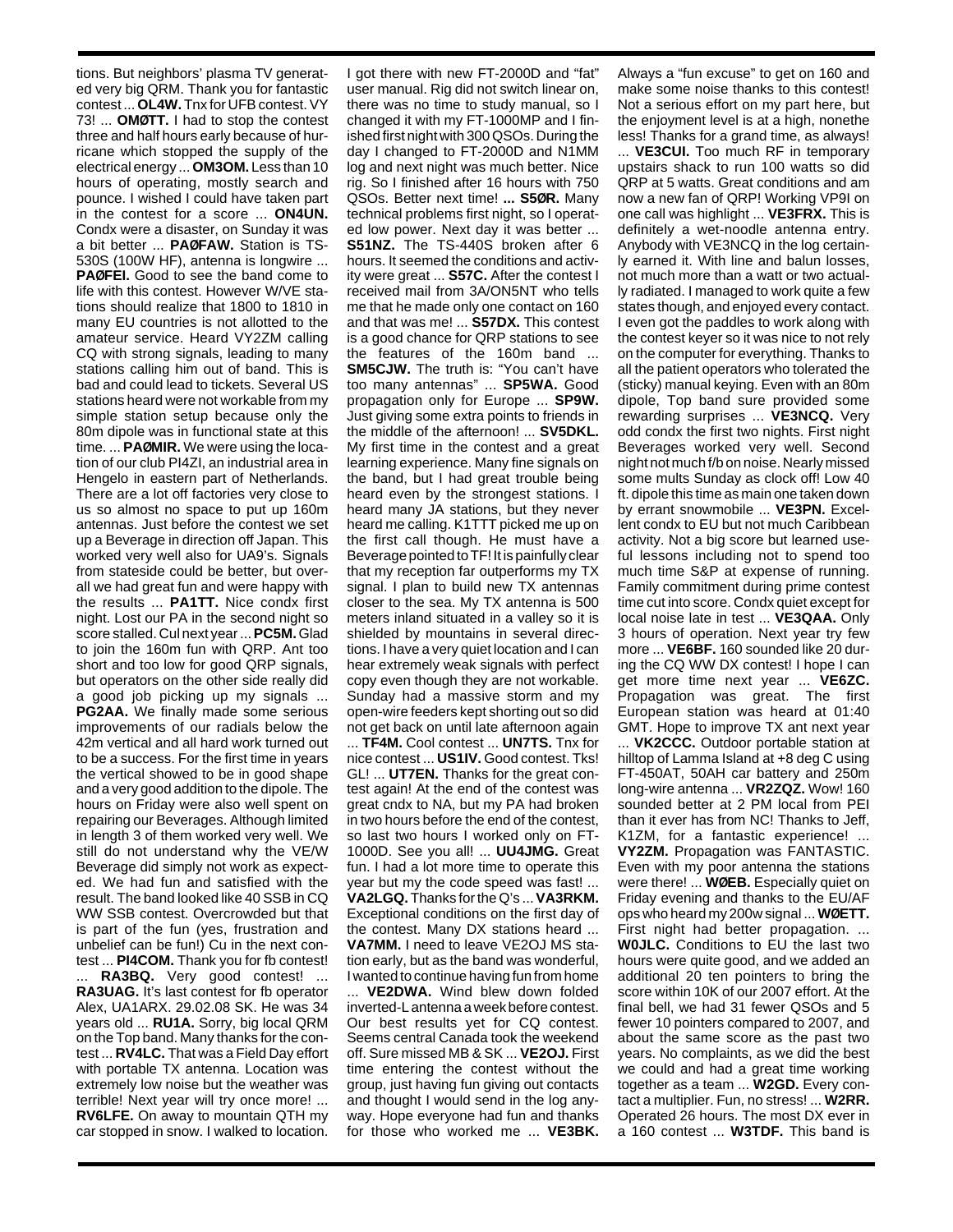always tough for me due to limited antenna space. Without the trusty AL-80A amplifier I couldn't be heard. Goal was to reach 100 QSOs and then call it quits. Operating was a blast and maybe I will see a few new states added to my LOTW account soon. Go FRC! ... **W3TUA.** All QSO's S&P. FT-1000/150w, dipole at 60 ft. ... **W4AA.** Great contest. More stations on. Thanks for sponsoring! ... **W4IT.** Thanks to Steve, AA4V, for BIG help with the antennas! ... **W4MEL.** First time ever on 160 meters with wire antenna. What great activity! ... **W4NE.** Thanks again to all those with great RX antennas! ... **W4QO.** First CW contest. Only worked a couple of hours but had a blast! ... **W4SUL.** It was fun. Needed more power and higher antenna! ... **W4TKI.** New inverted Delta loop is the BEST transmitting antenna I've used in the last 40 years on 160! I had the most DX QSOs in a 160 contest ever working QRP ... **W4TMR.** Testing new inverted "L" type antenna ... **W4WX.** Thanks for sponsoring the contest.... **W5ESE.** Operating from my tiny mountaintop hamshack 2200 ft. ASL, in a gale, is exciting. Everything held together and I had a fine time in this excellent contest ... **W6JTI.** Our thanks to Brad, K6IDX, for permitting us to use his station ... **W6OAT.** Great conditions and good operators! My 55th year of contesting! ... **W6PU.** Tough with a street light right outside my shack with a 30 "quiet" period and a 20 second "S9 hash" period Sunday afternoon before the street lights came on was great. The usual rig: modified HW-16 with a 6AG7 VFO, and an inverted L with wire running around the back yard, a HB-11 tube RX ... **W7DRA.** Arizona Ranch Operation, solar and wind powered ... **W7RH.** A great fun contest! Many thanks for the Qs ... **W7SW.** Good conditions on first night ... **W7WKR.** Only could put in about 17 hours this year due to a previous dinner engagement. Band was good to EU in the early hours of both evenings, but signals were much weaker later during both nights ... **W8AV.** Noted a number of stations with severe strong second harmonic signals on the 3.6 MHz band! ... **W8IM.** Another great contest. We had a great team and everyone had lots of fun. A special thanks to all the operators who had the patience to call and make it through the sometimes heavy contest QRM! ... **W8JI.** This weekend put me over the 100 country mark for DXCC. What a blast! ... **W8TN.** Antenna is 40 meter inverted-V fed as a Marconi. ... **W9EBK.** Super great conditions, best I have ever heard for this contest ... **W9RE.**Wow, sure glad I entered this contest. Conditions where really nice. I even worked 4 new 160 countries ... **WA1FCN.** Worked MS and LA for WAS, plus Venezuela. Five states to go. Worked 98% on first shot ... **WA2ALY.** Lots of fun. Many thanks to all

for their patience in digging out the QRP signal ... **WA2RY.**Great condx, lots of sigs ... **WA2YSJ.** Webster Bandspanner magmounted on car, \$15. Wire to load Bandpsanner on 160, \$5. Twenty contacts in four states in about an hour's operation? Priceless! ... **WA6HZT.** Super conditions with many loud DX stations. Then the snow came the second night. All antennas went very high SWR about 0600 Z. Next power failed at 1020Z and stayed out for 23 hours ... **WA7LT.** Great contest with many familiar calls ... **WB3JKQ.** I had a blast participating this year. Q-count was up, and worked more DX stations from last year's entry. Operating time was limited because of work commitments. I did not have a memory keyer this time and forgot how "glass-arm" can feel since retiring as a 20+ year brass pounder from the USCG. My, how quickly one appreciates modern technology from my old "bug" days. See ya'll next year ... **WD5BJT.** Last time I operated I only had a Windom antenna with S9 noise. This time two Beverage antennas allowed me to hear a lot more. I operated about the first 11 hours of the contest and then 3 hours the second evening. Lessons learned: (1) You have to hold a position in the lower part of the band if you want to see any real action. (2) I should not have used the DX cluster. It moved me into the multi-op category but was of little value. Tuning the band was far more useful ... **WD5EAE.** Fun Fun Fun ... **WF5W.** After 11 years of SSB participation we tried CW and love it. CU next year ... **XE1RCS.** Pleased to run my 8th CQ 160 CW in row and meet again a lot of friends. Conditions seemed normal with very short DX opennings. Am still fighting with the second harmonic of the nearby 909 kHz BC AM 25 KW transmitter. Best wishes, cu agn in the next one on Top band ... **YO2IS.** Mni tnx for first 160m contest. Mni 73's ... **YO5CCX.** Nice contest! Tnx to all my QSO partners! ... **YO5DAS.** Thanks to all concerned in running the contest ... **ZC4LI.**

## **SSB QRM**

Unfortunately had no power after the first 4 hours in the contest ... **4L4WW.** All QSOs above 1843 kHz; most way above 1900 ... **AA1K.** Condx not as good as CW. An unexpected problem with RFI in shack, limited output power. Lots of fun with many good ops out there ... **AB5MM.** Fun contest as usual, but the high noise level took a little edge off. Next year I am going to make an effort to work past 10:00 PM in the evening, hi ... **AC9S.** With my lessthan-ideal station on 160, every contact is a thrill! ... **AD6AF.** Had fun. Need a better receive antenna for next year! ... **AE1P.** Biggest thrill was working VP6DX. I contacted 41 states & DC, 8 provinces, and 31 DXCC countries. I still have to install a real DX antenna. Thanks for sponsoring this 160-meter contest ... **AF1T.** The noise was awful this weekend (S9 plus for most of the weekend). As a result, my QRP effort went right out the window. I had to use my Kenwood TS0-820 just to make QSOs. Unfortunately, its 135w of output power put my paltry effort in the high power class ... **AF9J.** Multi VP6DX is the best QSO in last 5 years! ... **DG7RO.** 5 watts QRP from FT-817 to a Windom (21m long, 8m high, for 7 MHz) matched through the tuner Z11 on 1.8 MHz. Nice contest again. Some QSOs more than last year ... **DJ3GE.** It was only a short test for me with my QRP station, but SSB is not my mode ... **DJ6TK.** As always too little time but much fun ... **DL3MGK.** Nice contest agn. Tnx all who heard me. Cu agn next year in CW and SSB! ... **DL7UMK.** Fun contest! ... **EB2CYQ.** Great fun if very slow at times. QSO numbers down from previous years but more states. Thanks to everyone who called us ... **EI7M.** Very good contest. It's my first experience in CQ WW 160M. Cu next year. Tnx for the QSOs ... **F4FLQ.** Bit of fun with a non-resonant antenna ... **GØMTN.** Quick play from home. No real antenna! K2/100, 100W, 30m inv-L, top at 6m ... **G4PIQ.** First contest on 160m ... **G6SFP.** No US stations heard or worked. Very enjoyable contest and good level of activity. Used SD for logging, very efficient and easy to use ... **GW4EVX.** Just a token effort with Contest Cambria club callsign (GW7X) ... **GW7X.** Rig FT-767GX 80w and dipole, 10m up. A real hard job on 160 SSB ... **HA1BC.** FB! No logging problems using SD ... **HA5AZZ.** Very good contest activity. Not so good conds as in CW period. FT-847 + PA, "L" and K9AY antennas ... **HA7PL.** Great day with great weather for all the weekend in our area. Propagation was minimal, few DX in east, only two stations from USA/Canada. The external maximum temperature was 15 degrees Celsius higher than normal 1312 meters altitude. The QTH was a typical Swiss chalet in woods with a big chef for the food. See you next year ... **HB9LC.** 100w into 41m wire sloped from 23m. Just a few points to the big pistols. Was fun. Hope one day I get space for real 160m antennas ... **HB9TQG.**Very poor conds to North America during first night. Saturday morning closed with 9 states/provinces only. Sunday morning brought the breakthrough: a 30 minute long US/VE pile-up helped us to catch 28 states/provinces at the end. Total QSO number about the same vs last year. DXCC mults improved a bit except Asia and Africa. Antenna setup consists of 7 Beverages, 540m each, a full-size quarterwave vertical, and a horizontal loop for EU ... **HG8DX.** Lost my RX antenna and the QRN was as high as 10 dB strong ... **HI3T.** My first entry. Incredible, no UK stn heard! Hope better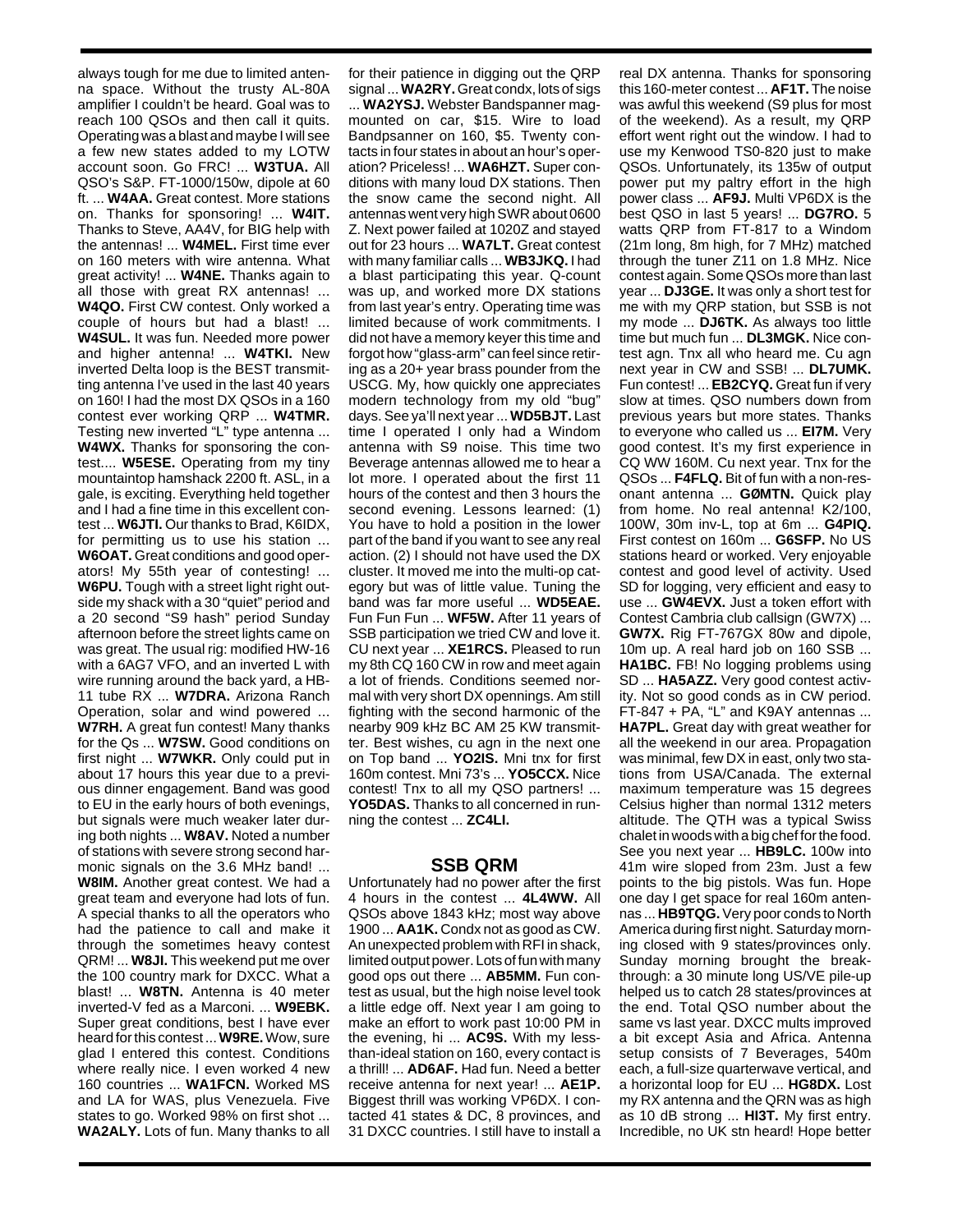condition next time ... **IK1BBC.** Thanks! ... **IZ5GHD.** First time on CQ WW 16 ! Incredible contest! ... **IZ5MOQ.** Conditions were terrible in my location. Noise ran S9 or better ... **K1DFT.** Worked VP6, nice catch on Top band ... **K2FL.** First 160m test in several years. Just as noisy as I remembered. Tnx W2GJ for loan of an amp, I ran 300w out. Ant is inv-L, the vertical leg is 50 feet, with three 1/4 wave radials on the ground. Highlight was having a DL answer my CQ for my first EU 160m QSO from this QTH. Later I successfully answered 9A, EI, S5, and KH6 CQs. Other DX was C6, HI, KP4, XE, and ZF. Too much of a pile-up on VP6DX to battle for the QSO. Heard the V47 S&P but never CQing ... **K3IXD.** Band conditions were very difficult for QRP (5 watts)

... **K3TW.** Long time since I've been on 160. Large new country lot plus Ten-Tec Omni VI+, Hercules II, inverted L antenna, and good ops made the contest fun. ... **K4AVX.** Work more 160 stations this weekend then I ever have. This contest is great. Look forward to topping this score next year ... **K4GOP.** Thrilled to be called by UAØ, CT9, CT3, EA8, and D4, and being told of having a big signal several times ... **K5KT.** With low static crashes both nights (a rarity in Texas for this contest), improved transmit antenna ,and more activity than ever before, I nearly doubled my previous high score ... **K5RX.** I could hear more stations than I could work on my 28 ft. high 82 ft. shortened dipole I tossed up to try out 160m from this QTH. I have since installed a decent inverted-L about 40 feet in height ...

**K6JEB.** I certify that, other than caffeine, no performance enhancing drugs or steroids were used during this contest. Also, no small animals or children were harmed ... **K7ACZ.** 80m inverted-V at 40 feet doesn't cut it ... **K7HP.** A lot of work preparing, but great fun! ... **K7II.** Award for "Big Ears" goes to KE2DX in NY who I called while still daylight and he immediately came back. Heard lots of East Coast stations right at the start but my calls fell on deaf ears ... **K7OX.** Conditions not areat. Low contact count this year ... **K8CR.** Enjoyed the contest this year. However, band seemed noisy both nights.Was not able to operate as much as I liked ... **K8JA.** Always enjoy the 160 tests. Still the gentleman's band! ... **K9FO.** Conditions were great for 75m dipole! 18,048 if I get to count US-Canada as a country. I've ordered an updated version of Log-Win-EQF ... **K9IDQ.** My best score in an SSB contest ... **K9WWT.** Beat my personal best score ... **KBØARZ.** This was my first 160m contest, and really my first time on 160m. My antenna was a 80m loop fed with ladder line, with the best SWR at 1.5:1 and typically greater than 2:1. I only worked about 8 hours or so, and I appreciate everyone's patience with my

puny signal. Next year, a new antenna, and hopefully a bit more power. I did hear a bit of DX: S57, HA, G, DL, and F. I was able to work C6, OZ, KP4, and UA2 (Wow, RW2F came out of nowhere and was able to work him before the hordes!) I had a lot of fun ... **KBØFHP.** Tnx wonderful time in contest es 73 ... **KB9YGD.** Last year I missed out on the contests due to being in NW Greenland for work. However, I was excited to get back on the Top Band this year from North Dakota. There were at least 7 ND stations on the air. Great showing guys! The conditions this year were some of the best that I have encountered on the band in my short 5 seasons. I had little problem copying anyone this year with only my inverted-L as my TX/RX antenna. Next year will have better RX antennas to pick up the EU stations. But my little 100w peanut whistle did a surprising job for me and I was impressed with the ears of many other operators. However what really surprised me was the low noise floor I had here this year. Only S5 noise and most stations if not all stations were well over 59 including AK, HI, es VP6DX! This year's highlight for me was to get calls from AK, and HI when in the past I had to go looking for them. I was also very fortunate to work Ducie Is. VP6DX on 160m SSB with 100 watts. They were a top-notch operation and did a great job giving out that big multiplier. I was also lucky enough to work C6ANM and HI3T in the big pile-ups they had going ... **KD4POJ.** Biggest thrill was hearing the VP6 DXpedition. ... **KD7IIC.** My OM (Russ, N8MWK) wanted me to do this contest. He was right; everyone likes my YL voice even with 5 watts. I was very surprised to work 33 states, one province, Mexico, and Bahamas with my 5 watt QRP rig ... **KD8EIR.** My first contest! ... **KD8GBK.** 530 ft. loop antenna but only 15 ft. off the ground. A tough slog ... **KI6JJW.** Biggest thrill was working Ducie Island as the 17th contact with Ducie! ... **KL1WE.** First time entering the 160 contest! I set up a wire dipole on my parents' 100 acre farm. It worked quite well after the sun went down. I'll have to do it again next year! ... **KM3G.** My first foray into 160m. I quickly learned that I need a much better antenna! ... **KR7RK.** Better than 12 years old WØ record, but not enough to win ... **KU1CW.** Good conditions, but many problems with PA. So I did stop the contest. See you next year I hope ... **LX1ER.** I was only active for some hours to play around and test the antenna ... **LX7I.** Yaesu FT-747GX 32 to 100w to base-loaded Inverted-L. We'll soon complain that the SFI is too high for Top band! ... **MØEZP.** My first non-RSGB contest. K3 #174 ... **MØXDF.** Not easy with 10w but glad to take part and thanks to all who pulled my weak signal out of the noise. ... **M3RCV.** No good antenna really to do

more in the contest, sri!! ... **MZ8A.** First night great signals. Low score do to work on weekend. Used 300 ft center fed zepp and 100 watts. ... **NØODK.** This was our first time in this contest. ... **NØUNL.**A longwire antenna does fairly well on 160m! ... **N1BCL.** A car hit a power line pole just down the road but we didn't lose power! Local conditions at our site not favorable this year. Our rookie team did a great job! ... **N2CW.** Operated with 24 ft. stealth ver-

tical ... **N2FT.** The conditions were great, and I worked a couple of European stations for the first time on 160 ... **N3FP.**Best conditions in all the years I have entered this contest! However, the QRN and QRM (some of it deliberate) was horrendous! Beat last year's score by quite a bit ... **N3HBX.** QRN was S9 on vertical first few hours, and propagation the first night was only so-so. But, activity level was very high, so made 180 QSOs in first 3 hrs. That's lots more than best previous 2 yrs: 150 in 2004 and 133 in 2005. But, only 31 mults. in those 3 hours, vs. 30 in 2004 and 40 in 2005. These comparisons show that QSOs were plentiful but not distant. At the end, had 156 QSOs more than best previous total of 333 in '03 and '04, but mult total of 53 was less than the 57 worked in '04 and the 55 worked in '05 despite operating only 8 or 9 hrs. those years vs 16 hrs. this year. The difference was 14 and 11 DX mults vs only 7 this year, despite working 40 states (vs a max. of 39 before) and 6 VE provinces, as many as ever. Missed ME for the first time ever, but worked CA for the first time ever!! Always before I have worked 3 or 4 W7s, this time only AZ and MT. Second night QRN was much reduced, but propagation was spotty as shown by working fewer W7s, but all 8 WØ states for only the second time in 5 years, not since 2003 ... **N3UM.**Ears shot. Storms all weekend. Sounded like summertime. Good EU opening for about 30 minutes on Saturday night. First time ever to work all 50 states in a contest on SSB. Nice to work VP6DX/Ducie with a great signal from there ... **N4PN.** I had a great time working some DX, greeting friends, and working some new states ... **N6AN.** Thanks VP6DX dudes! ... **N6RV.** This was a very different contest from what I was hoping for. We had a lot of rain with some terrible precipitation static that made copy almost impossible at times. I wonder if this was like the static problems people from the equatorial regions talk about. Had to switch between two different loops and a dipole as receive antennas to have even a hope of copying signals. I ran my receiver with the attenuator in and the RF gain all the way down to keep the radio from overloading on the static crashes. Noise blanker didn't even make a dent, and the DSP was sounding a bit overwhelmed at times. Even so, I had fun when I could hear. Contacts were way down, as I think